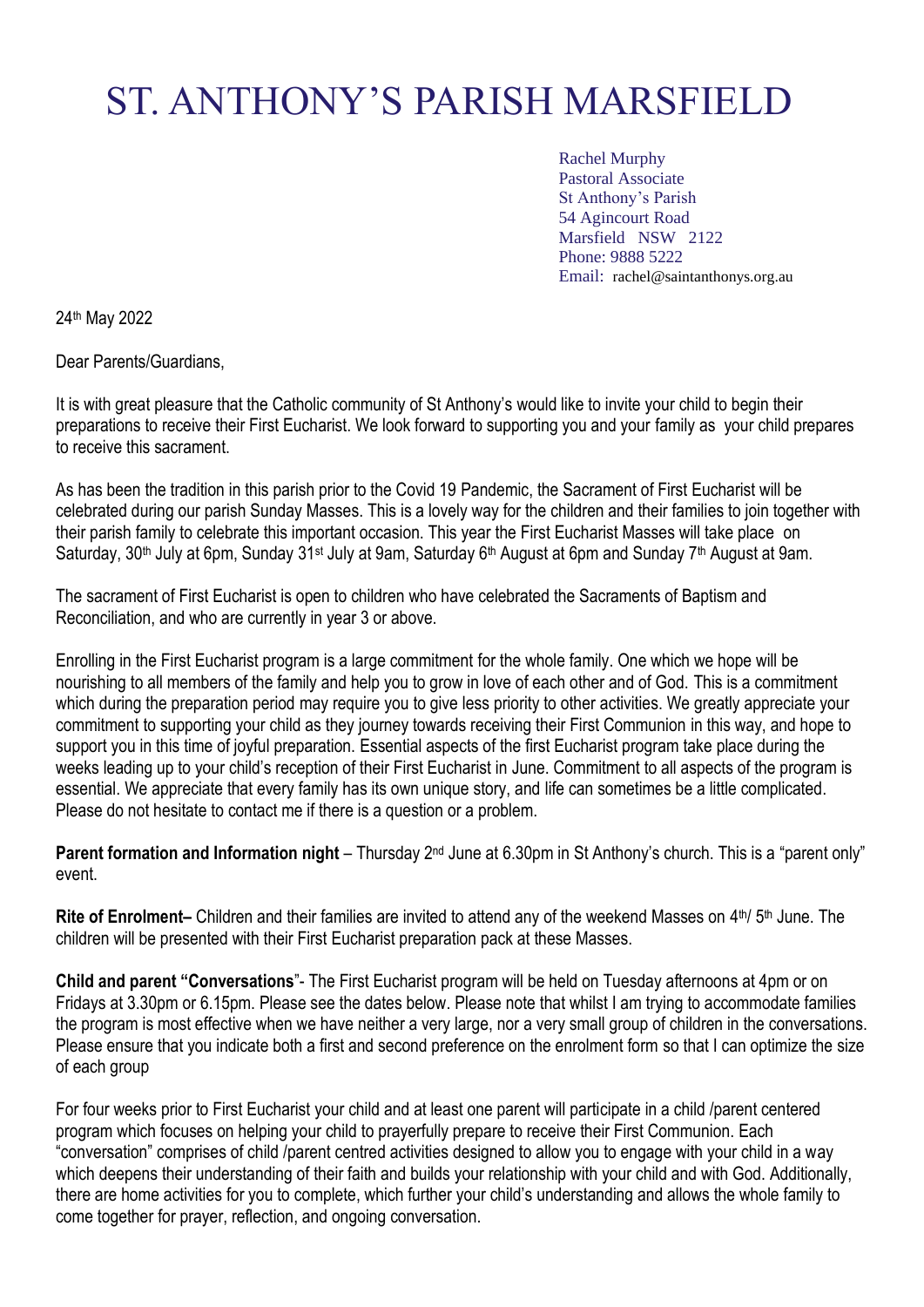**Presentation of the Lord's Prayer –** Children will be presented with the Lord's prayer during the weekend Masses of  $25<sup>th</sup>/26<sup>th</sup>$  June. Whilst you are free to choose any of the Masses on that weekend, the 9am Mass is a family Mass with a child and family focus

**Individual Reconciliation –** Children are encouraged to celebrate Reconciliation on any Saturday afternoon (from 5pm) in the weeks prior to receiving their First Eucharist.

**Rehearsal**: Each First Communion Mass will have a separate rehearsal during the week immediately prior to your child's First Communion. These dates are yet to be confirmed

**First Eucharist:** Saturday, 30<sup>th</sup> July at 6pm, Sunday 31<sup>st</sup> July at 9am, Saturday 6<sup>th</sup> August at 6pm and Sunday 7<sup>th</sup> August at 9am

Attending Mass each Sunday is an important aspect of preparing your child to receive their First Communion and is fundamental to living the Christian life. Please take the time to really consider the importance of Eucharist in the faith life of your family and prioritise attending Mass each week, both in the weeks to come as your child prepares for Eucharist and beyond.

If you would like to enroll your child for their First Eucharist, please complete the enrolment form attached to this letter and return it to the parish office by Wednesday 1<sup>st</sup> June 2022. If you did not participate in the Reconciliation program for 2022 at St Anthony's, a copy of his/her Baptism certificate is also required.

The First Communion program costs the parish about \$40 per child. If you are in a position to do so, a donation towards the running costs of this program would be greatly appreciated and would assist the parish in providing this service to our children and their families.

Please submit your enrolment form, certificate of Baptism (if required) and any donations to the parish office by Wednesday 1<sup>st</sup> June, 2022

Yours sincerely, Rachel Murphy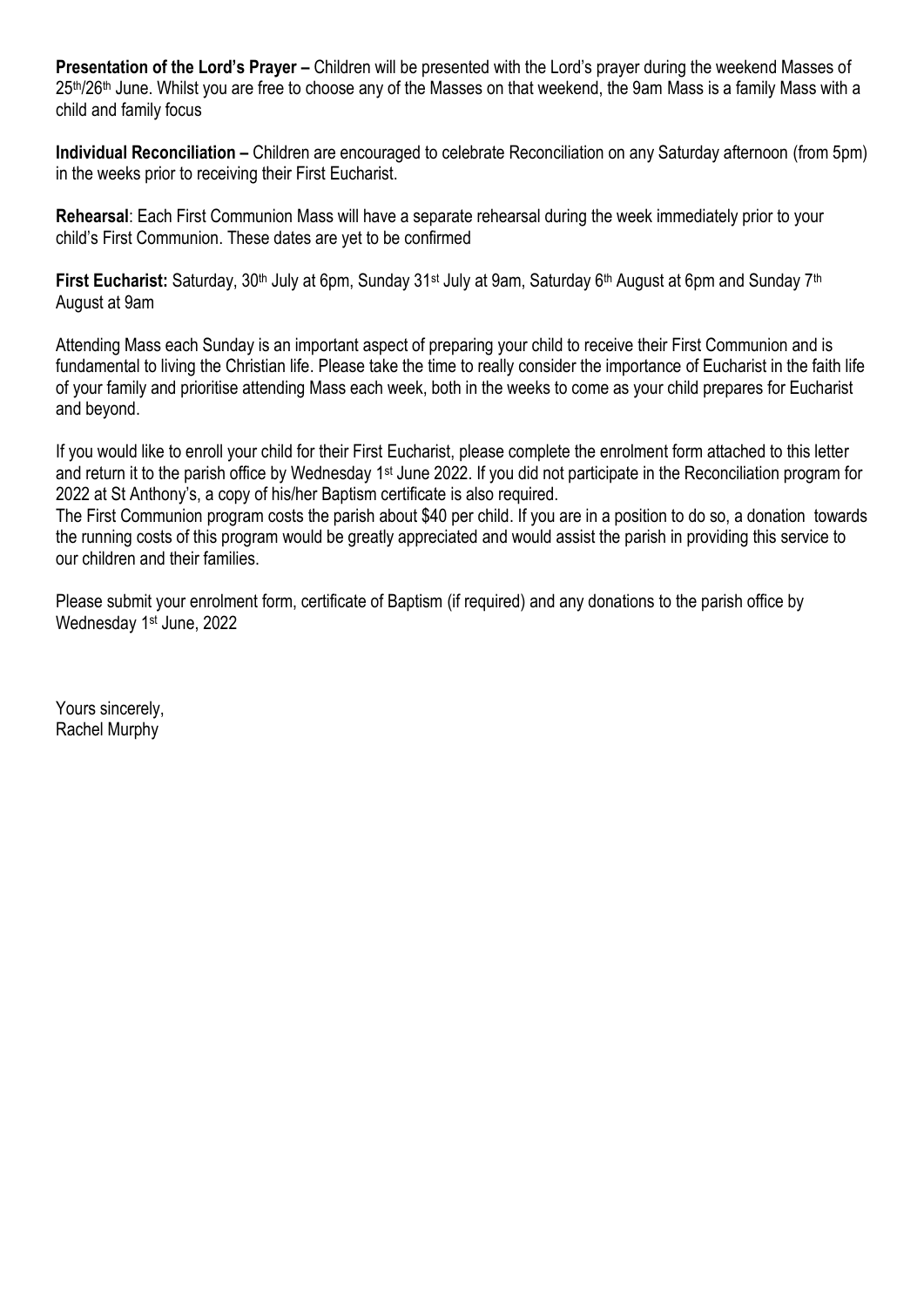#### **IMPORTANT DATES**

**Wednesday, 1 st June –** enrolments due

**Thursday 2nd June at 6.30pm** – Parent's information and enrolment night

**Weekend of 4<sup>th</sup>/ 5<sup>th</sup> June–Rite of enrolment during the Sunday Masses (6pm Vigil, 9am or 6pm)** 

**Weekend of 26th June** – Presentations of the Lord's Prayer during Sunday Masses (6pm vigil, 9am or 6pm). The 9am Mass is a family Mass.

**Saturday 30th July**– First Eucharist Mass (6pm)

**Sunday 31st July –** First Eucharist Mass (9am)

**Saturday 6th August** – First Eucharist Mass (6pm)

**Sunday 7 th August** – First Eucharist Mass (9am) Rehearsal dates for First Communion Masses will be confirmed in due course.

#### **Preparation period**

**Tuesday conversations at 4pm** Tuesday 7 th June – conversation 1 Tuesday 14<sup>th</sup> June- conversation 2 Tuesday 21<sup>st</sup> June - conversation 3 Tuesday 28<sup>th</sup> June- conversation 4

#### **Friday conversations at 3.30pm or 6.15pm**

Friday  $10<sup>th</sup>$  June – Conversation 1 Friday  $17<sup>th</sup>$  June – conversation Friday 24<sup>th</sup> June- conversation 3 Friday 1st July – conversation 4

**Saturdays 5pm**- Individual reconciliation on any Saturday during the preparation period prior to First Communion.